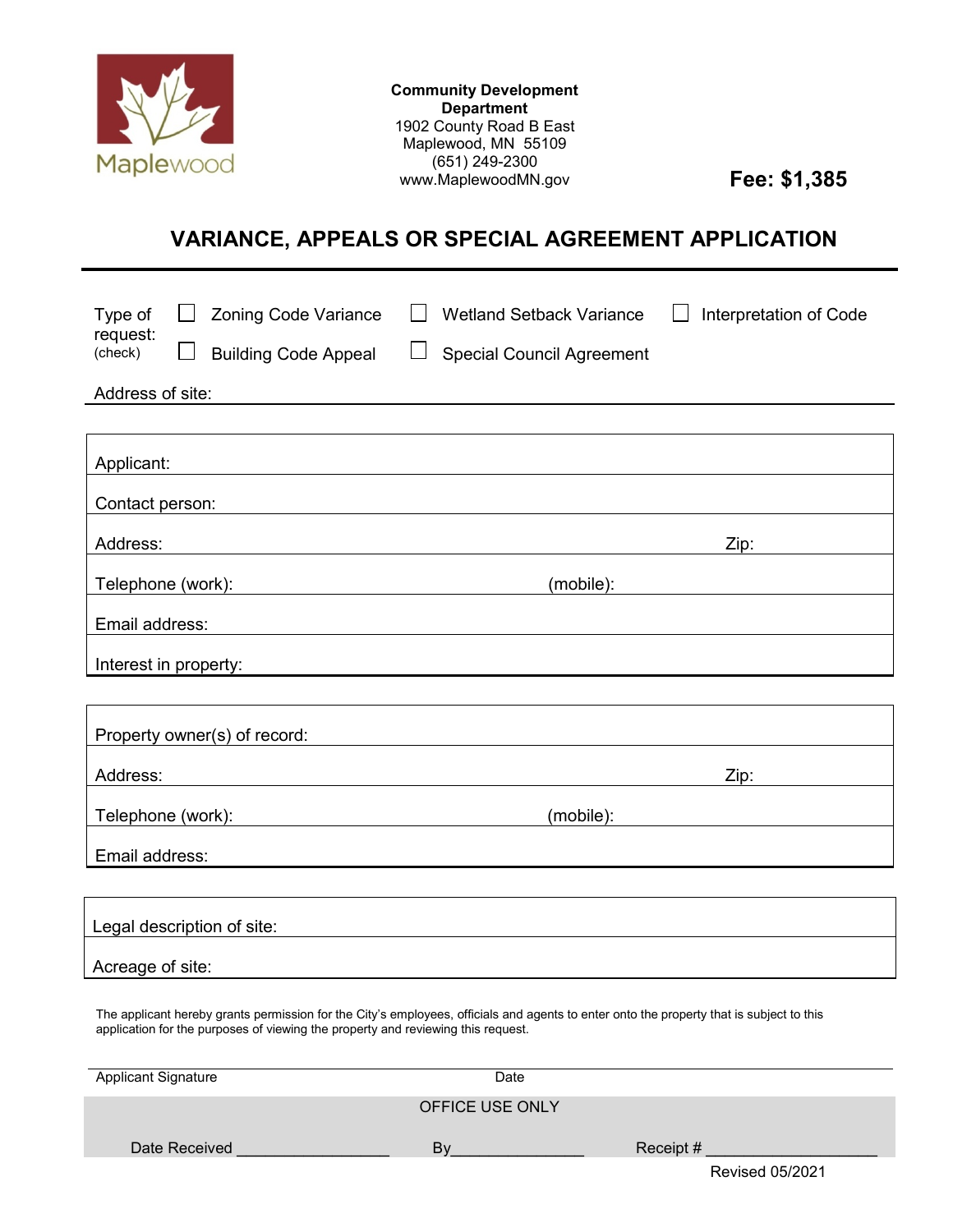## **FILING REQUIREMENTS**

You must provide all of the following items with your application:

- **For a Zoning Code Variance:**
	- o Sixteen copies of an 11" x 17" or larger site plan drawn to scale showing your lot lines, the location of existing and proposed buildings. Show all dimensions and any existing easements. Please include one copy of an 8  $\frac{1}{2}$ " by 11" plan. Also include an Adobe.pdf file of all project plans (in 8  $\frac{1}{2}$ " by 11" size).
	- $\circ$  A list of property owners and their addresses for your property and for all properties within 500 feet. The City can provide this list upon request.
	- $\circ$  State law requires that variances shall only be permitted when they are found to be:
		- In harmony with the general purposes and intent of the official control;
		- Consistent with the comprehensive plan;
		- **When there are practical difficulties in complying with the official control.** "Practical difficulties" means that the property owner proposes to use the property in a reasonable manner not permitted by an official control. The plight of the landowner is due to circumstances unique to the property not created by the landowner and the variance, if granted, will not alter the essential character of the locality.
		- **Include a separate statement showing how you would meet these findings. Include electronic copies of written project statements or narratives.**
- **For a Wetland Setback Variance:**
	- $\circ$  A wetland delineation report prepared by a trained and certified wetland person.
	- $\circ$  The edge of the wetland and the proposed setbacks shall be shown on a certificate of survey and site plan.
	- $\circ$  A list of property owners and their addresses for your property and for all properties within 500 feet. The city can provide this list upon request.
	- $\circ$  State law requires that variances shall only be permitted when they are found to be:
		- In harmony with the general purposes and intent of the official control;
		- **Consistent with the comprehensive plan;**
		- **When there are practical difficulties in complying with the official control.** "Practical difficulties" means the property owner proposes to use the property in a reasonable manner not permitted by an official control. The plight of the landowner is due to circumstances unique to the property not created by the landowner and the variance, if granted, will not alter the essential character of the locality.